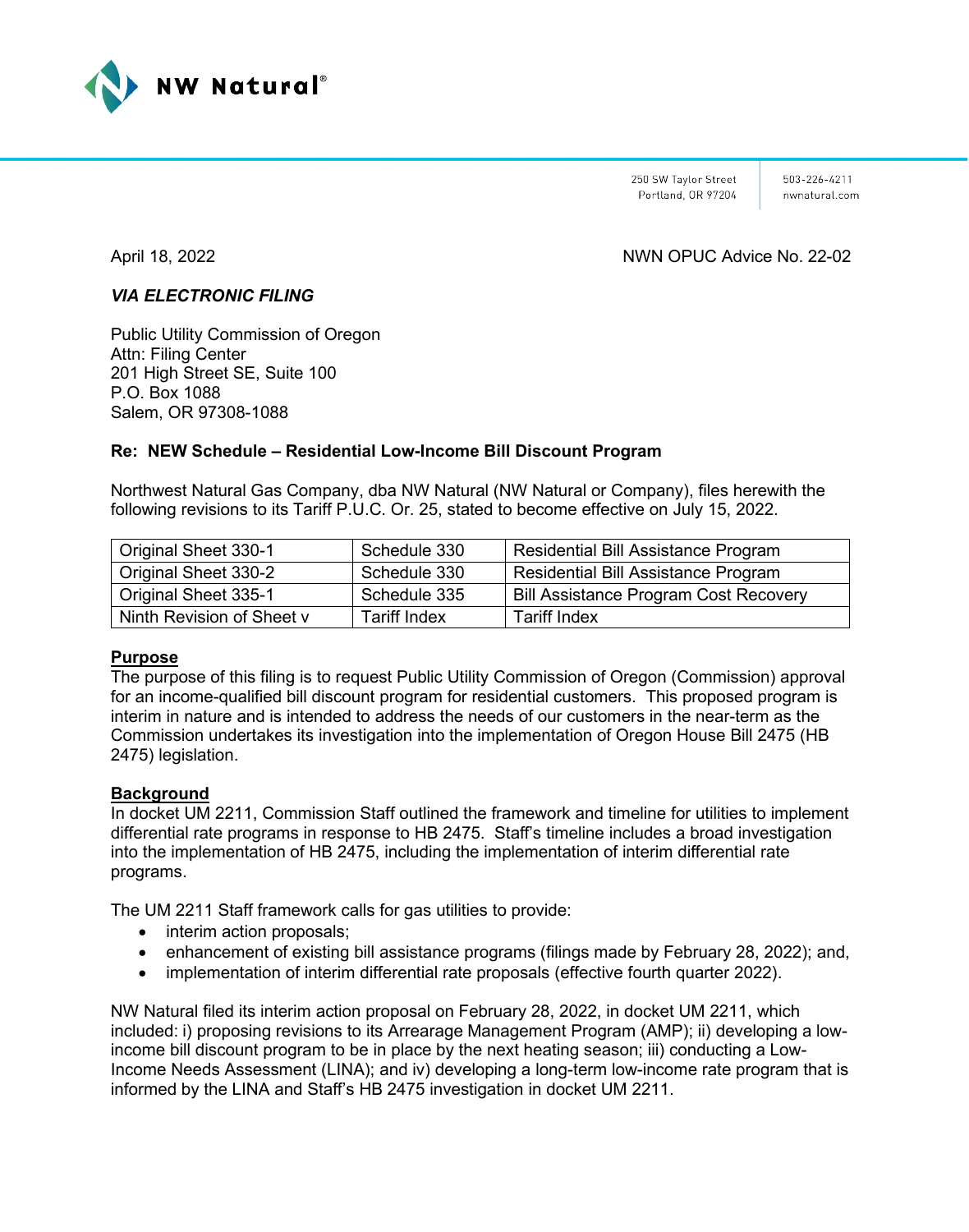The Company's enhancements to the AMP were filed on February 17, 2022 and were approved by the Commission on March 22, 2022.

In this filing, NW Natural proposes an interim low-income bill discount program in this filing that will be implemented by November 1, 2022, in time for the 2022-2023 heating season.

#### **Proposed Process Timeline**

NW Natural respectfully requests approval for the bill discount program and the enclosed tariffs by July 15, 2022, to ensure the program can be implemented by the November 1, 2022 go-live date. The program will require updates to NW Natural's Customer Information System (CIS) and website, along with significant processes to be developed regarding enrollment, communication, surveys, and communications.

| Event*                                       | <b>Timeline</b>                   |  |
|----------------------------------------------|-----------------------------------|--|
| Stakeholder roundtable                       | March 31, 2022                    |  |
| Office hours for additional discussion on    | April 7, 2022                     |  |
| proposed program                             |                                   |  |
| Filing                                       | April 18, 2022                    |  |
| April technical workshop                     | Week of April 29, 2022            |  |
| May technical workshop(s)                    | Week of May 16, 2022              |  |
| June technical workshop(s)                   | Week of June 6, 2022              |  |
| <b>Commission approval</b>                   | <b>July 15, 2022</b>              |  |
| NW Natural bill discount program CIS and     | June - September 2022, testing in |  |
| website design, implementation, and          | September/October 2022 before go- |  |
| testing                                      | live                              |  |
| Development of new processes and/or          | June - October 2022               |  |
| deliverables:                                |                                   |  |
| enrollment form development and<br>$\bullet$ |                                   |  |
| distribution                                 |                                   |  |
| finalize enrollment processes and            |                                   |  |
| training                                     |                                   |  |
| work with OHCS and Community                 |                                   |  |
| Action Agencies to enable                    |                                   |  |
| referrals/data sharing                       |                                   |  |
| work with third-party for<br>٠               |                                   |  |
| development and planning of                  |                                   |  |
| surveys                                      |                                   |  |
| develop and test process for auto-<br>٠      |                                   |  |
| enrollments                                  |                                   |  |
| set up accounting and reporting              |                                   |  |
| processes                                    |                                   |  |
| Bill discount program go-live                | November 1, 2022                  |  |

\*Please note workshop dates are flexible and more will be added as needed

NW Natural understands that Staff may also propose additional opportunities for written comments and/or workshops. NW Natural will work with Staff and all stakeholders to ensure that stakeholders have adequate time to respond to any Staff requests for written comments.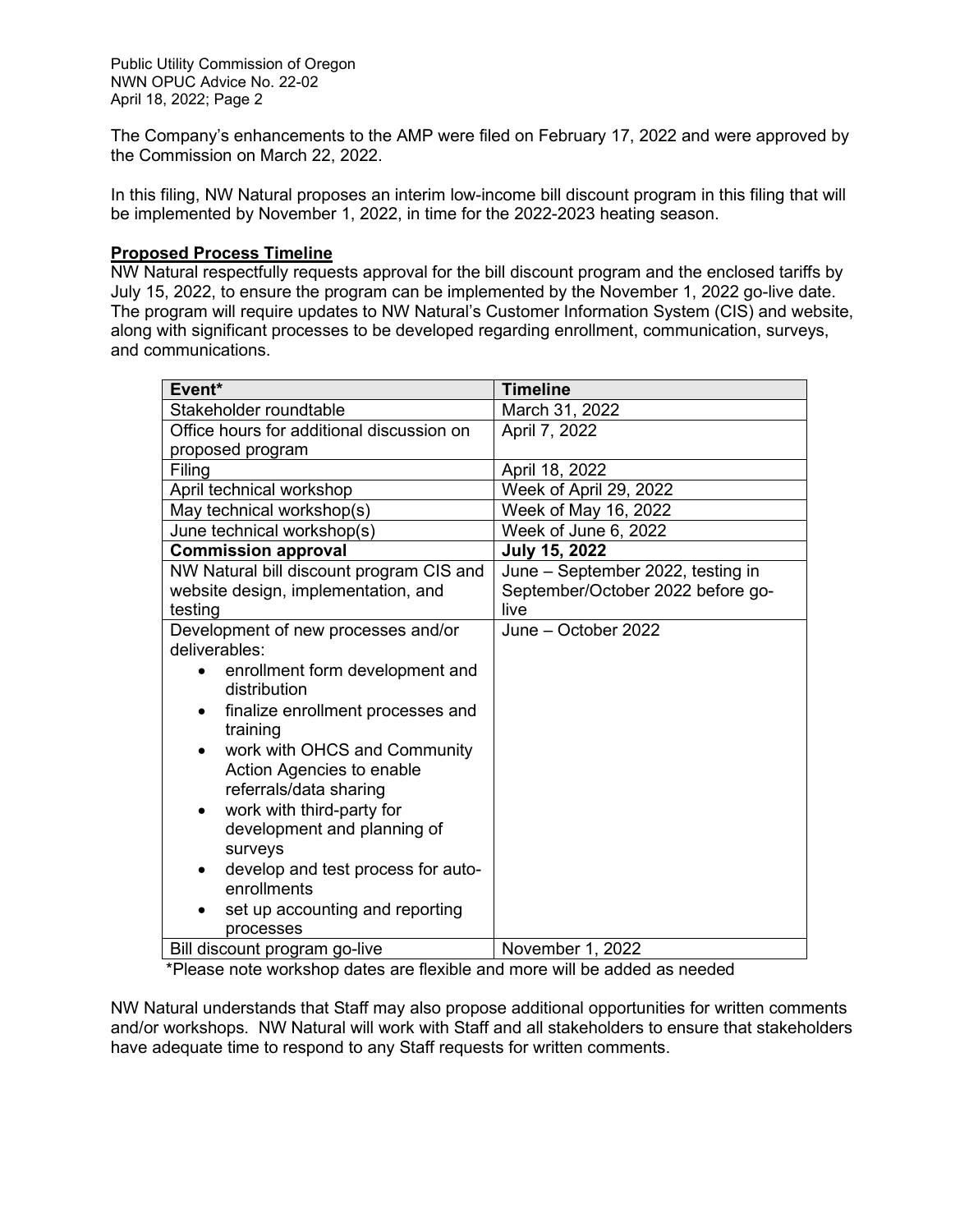Public Utility Commission of Oregon NWN OPUC Advice No. 22-02 April 18, 2022; Page 3

#### **Proposed Program**

NW Natural proposes a low-income bill discount program that features: 1) a three-tier discount structure enabling larger discounts to those customers with greater needs; 2) low-barrier incomequalification that includes self-certification, whether working through Community Action Agencies (Agencies), NW Natural's call center, or working independently through a form available in both electronic and hard copy media; and 3) cost recovery of the program's direct costs through an automatic adjustment clause supported by a balancing account to track the program's collections and costs.

#### *Eligibility*

The bill discount tiers are based on state-median income (SMI) percentages and are proposed as follows:

|        | SMI <sub>%</sub> | Bill Discount % |
|--------|------------------|-----------------|
| Tier 1 | 30% SMI          | 25%             |
| Tier 2 | 45% SMI          | <b>20%</b>      |
| Tier 3 | 60% SMI*         | 15%             |

*\*Customers in single households are eligible for Tier 3 at a wage level the higher of 60% SMI or full-time minimum wage Income*

Note that eligibility for Tier 3 is also extended to single households working full-time at minimum wage using the minimum wage set for the Portland Metro Area.

#### *Eligibility verification*

Self-certification of income will be required every two years and post-enrollment sample audits of enrollment forms will be conducted to verify income qualifications to ensure the integrity of the program.

NW Natural will work with Staff and stakeholders to identify reasonable exemptions from postenrollment eligibility verification audits to ensure participation in the program is not hindered due to circumstances that could cause verification to be burdensome or traumatic.

# *Consideration of Staff Framework Criteria*

NW Natural addresses the baseline evaluation criteria identified by Staff in its UM 2211 framework as follows:

**Eligibility** 

- Customers will be able to enroll with self-certification of income qualifications through the NW Natural call center, the Agencies, or a form that will be available both online and in hard copy form. Forms that are not submitted via the Company's website may be submitted by mail or electronic mail.
- NW Natural will coordinate with Oregon Housing and Community Services and the Agencies to establish a process to permit the Agencies to share income information with NW Natural, which will enable NW Natural to enroll eligible customers in the program.
- When the program rolls out, NW Natural will auto-enroll customers that have previously received energy assistance within the past two years. The enrollment will be at the Tier 3 level and enrollees will receive a letter explaining the program and how to apply for a greater discount or how to opt out if desired or if income level has changed. Enrollment will expire two years after the most recent energy assistance payment.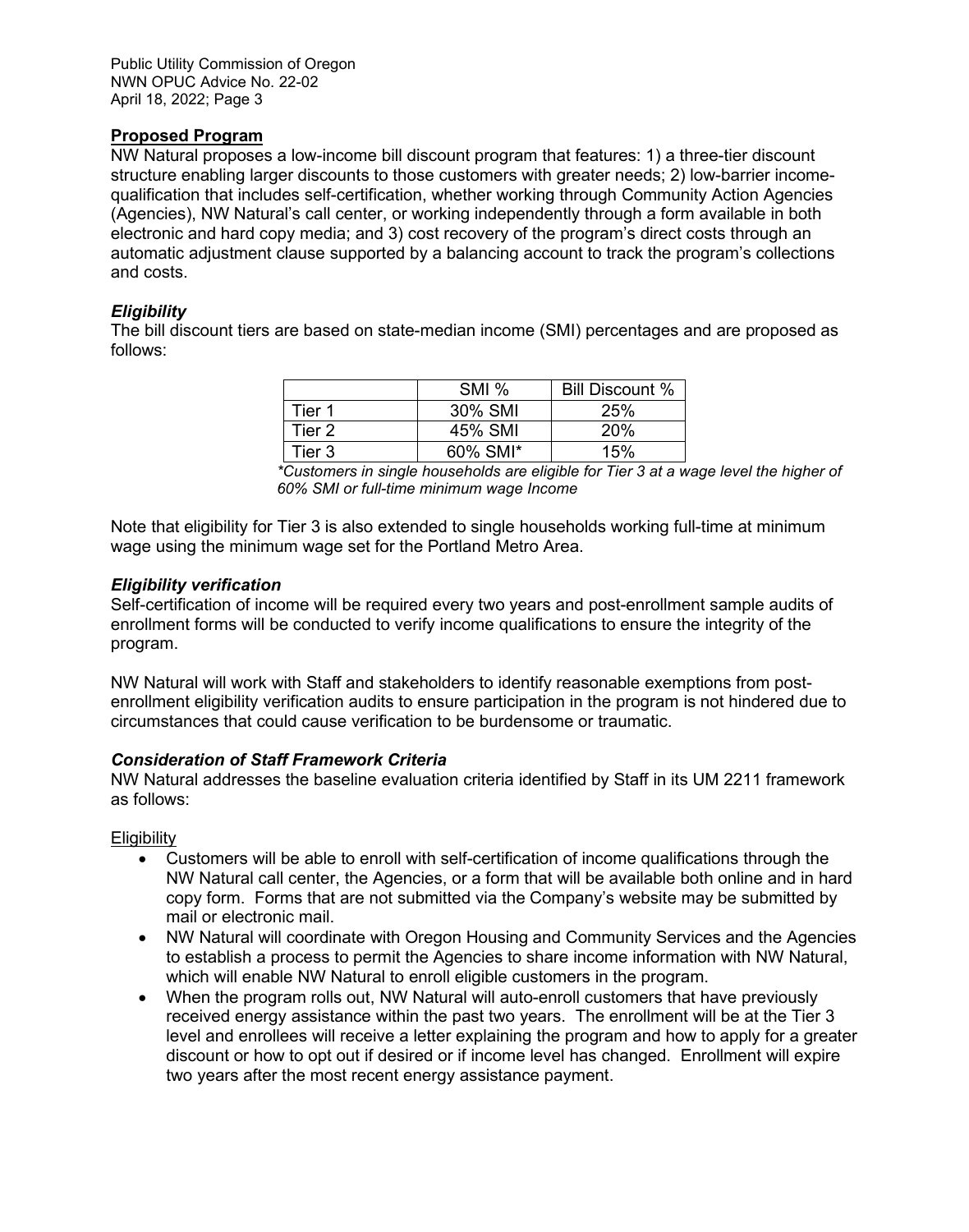Public Utility Commission of Oregon NWN OPUC Advice No. 22-02 April 18, 2022; Page 4

> • Eligibility criteria has been set to reflect the recently approved bill discount program for Portland General Electric Company (PGE). NW Natural intends to review the income tiers and discount percentages when additional information is available from the LINA and Staff's UM 2211 investigation to identify the need for any changes or improvements.

# Level of Relief

- The use of the tiers whereby lower levels of income will receive a higher bill discount is intended to prioritize relief for the lowest-income customers with higher energy burden.
- As mentioned above, NW Natural intends to review the income tiers and discount percentages when additional information is available from the LINA and Staff's UM 2211 investigation to identify any changes that would better address relieving energy burden.

# Tracking and accounting

- NW Natural will work with Staff and the Commission to establish reporting requirements, including information by zip code and month.
- As mentioned above, direct program costs will be tracked in a balancing account and be available for review. Administrative costs will be tracked separately for future ratemaking consideration.

# **Bundling**

• NW Natural anticipates the design of the enrollment form/process will include an authorization from customers to enable referral for additional assistance programs, including weatherization programs. The Company anticipates the sharing of eligible customer information for referral to its existing low-income energy efficiency program known as Oregon Low-Income Energy Efficiency (OLIEE) program. OLIEE is administered by the Company in partnership with the Agencies and other organizations that perform weatherization and related efficiency and energy efficiency education services.

# Outreach and engagement

- NW Natural looks forward to working with Staff and stakeholders before, during and after the filing and approval of this bill discount program. Stakeholder expertise in the service of targeted customers will serve as valuable information in implementing and maintaining this program. NW Natural has previously shared its plans regarding the low-income bill discount program in UM 2211 discussions in  $4<sup>th</sup>$  quarter 2021. The bill discount program was also included as part of the Company's HB 2475 interim action plan filed on February 28, 2022. A stakeholder roundtable workshop was held on March 31, 2022. Additional technical workshops will be scheduled after the filing of this proposal to facilitate additional input.
- The Company will also seek input and perspective from its Community Equity and Advisory Group (CEAG), a broad panel of representatives from community-based organizations who can share their expertise and knowledge of the communities they serve. The Company is finalizing the initial organization of the CEAG and its third-party facilitator; the launch of CEAG is anticipated in April 2022.
- NW Natural anticipates performing surveys of program participants at enrollment and again before each two-year certification cycle ends.
- The Company will continue the robust and extensive community outreach established for its AMP to ensure low-income, fixed-income, seniors, and hard-to-reach communities are aware of the bill discount program and how to enroll.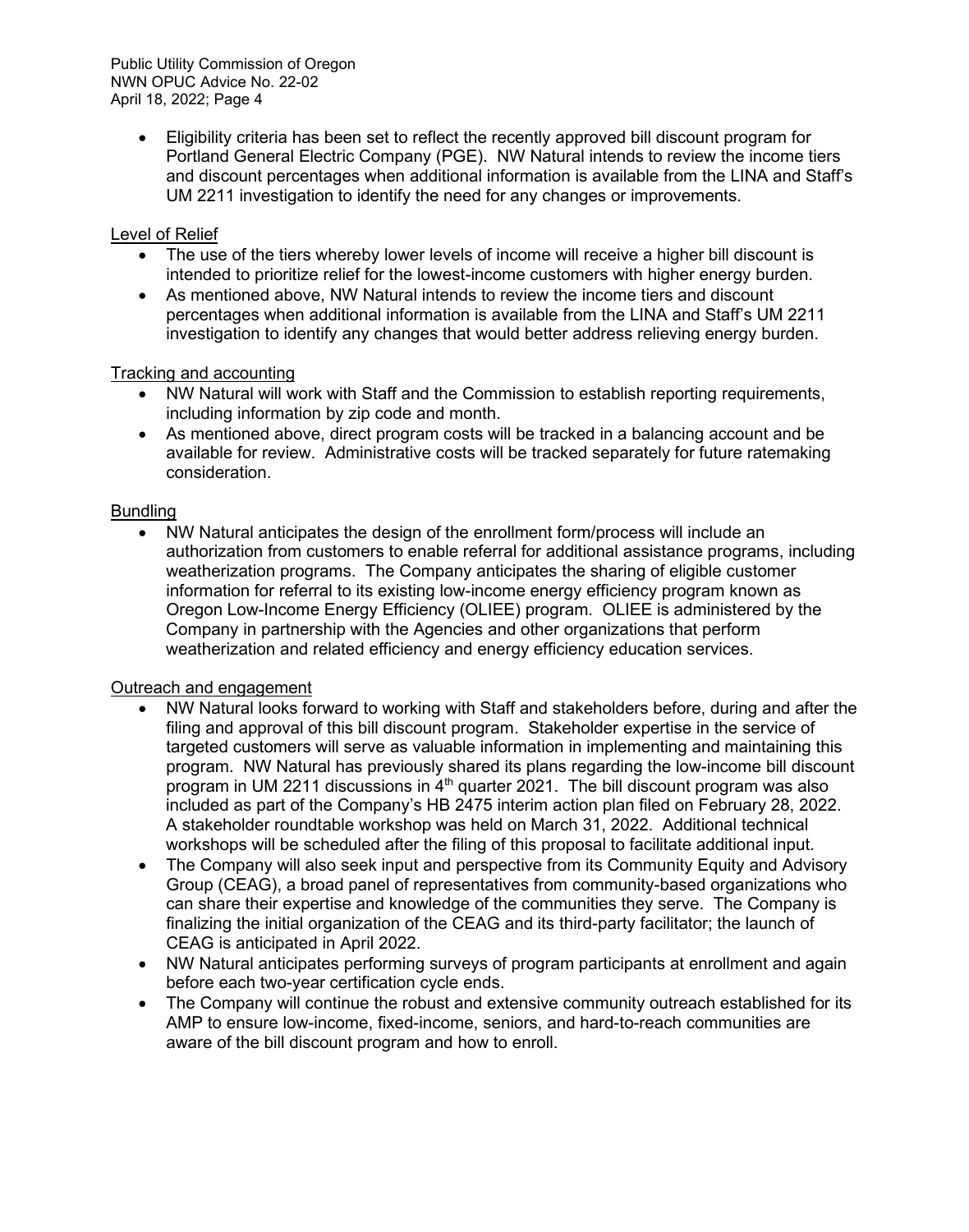Public Utility Commission of Oregon NWN OPUC Advice No. 22-02 April 18, 2022; Page 5

#### **Cost Recovery**

NW Natural proposes an automatic adjustment clause through proposed new tariff Schedule 335 to recover the direct costs of the low-income bill discount program, which includes the cost of the bill discount. A balancing account will be used to track the collections and direct costs to ensure costs and collections match without under- or over-recovery over time. Administrative costs to develop, implement and maintain the program will be deferred and tracked separately for recovery in a future proceeding. This treatment is consistent with Commission Order No. 22-113 in docket UM 2233, which approved the use of deferred accounting for costs associated with the implementation of HB 2475. The order indicated: "incremental administrative costs will be separate deferred and tracked for later ratemaking" and "all costs would accrue interest at the modified blended (MBT) rate."

For the initial rollout of Schedule 335, NW Natural proposes recovery of \$1,038,181, which represents the estimated bill discount if 7,500 customers enroll. The 7,500 was derived from the average annual number of customers (pre-pandemic) participating in our low-income energy assistance program known as Oregon Low-Income Gas Assistance (OLGA). The 7,500 and related \$1 million bill discount cost is not intended as a cap for the program but represents a rough estimate that is conservative for purposes of establishing a level of cost recovery for the rollout of this program.

In compliance with OAR 860-022-0025 and OAR 860-022-0030, NW Natural states that the effect of the proposed Schedule 335 will increase the Company's annual Oregon revenues by \$1,038,181, or about 0.14%.

The monthly bill of the average residential customer served under Rate Schedule 2 using 53 therms per month will increase by \$0.09, or 0.14%. The monthly increase for the average Rate Schedule 3 commercial customer using 237 therms is \$0.32, or 0.13%, the monthly increase for the average Rate Schedule 27 customer using 45 therms is \$0.06, or 0.13% and the monthly increase for the average Rate Schedule 31 customer using 2,630 therms is about \$2.84, or 0.15%. The average Rate Schedule 32 customer using 36,103 therms will see a monthly increase of about \$7.46, or 0.05%. Work papers supporting the rate and bill impact calculations will be separately submitted in electronic format.

The number of customers affected by the proposed change is 644,573 residential customers, and 61,891 commercial and industrial customers.

#### **Conclusion**

NW Natural respectfully request the Commission approve this tariff change to become effective July 15, 2022.

In accordance with ORS 757.205, copies of this letter and the filing made herewith are available in the Company's main office in Portland, Oregon and on its website at [www.nwnatural.com.](http://www.nwnatural.com/)

Please address correspondence on this matter to me with copies to the following:

eFiling NW Natural Rates & Regulatory Affairs 250 SW Taylor Street Portland, OR 97204 Phone: (503) 610-7330 [eFiling@nwnatural.com](mailto:eFiling@nwnatural.com)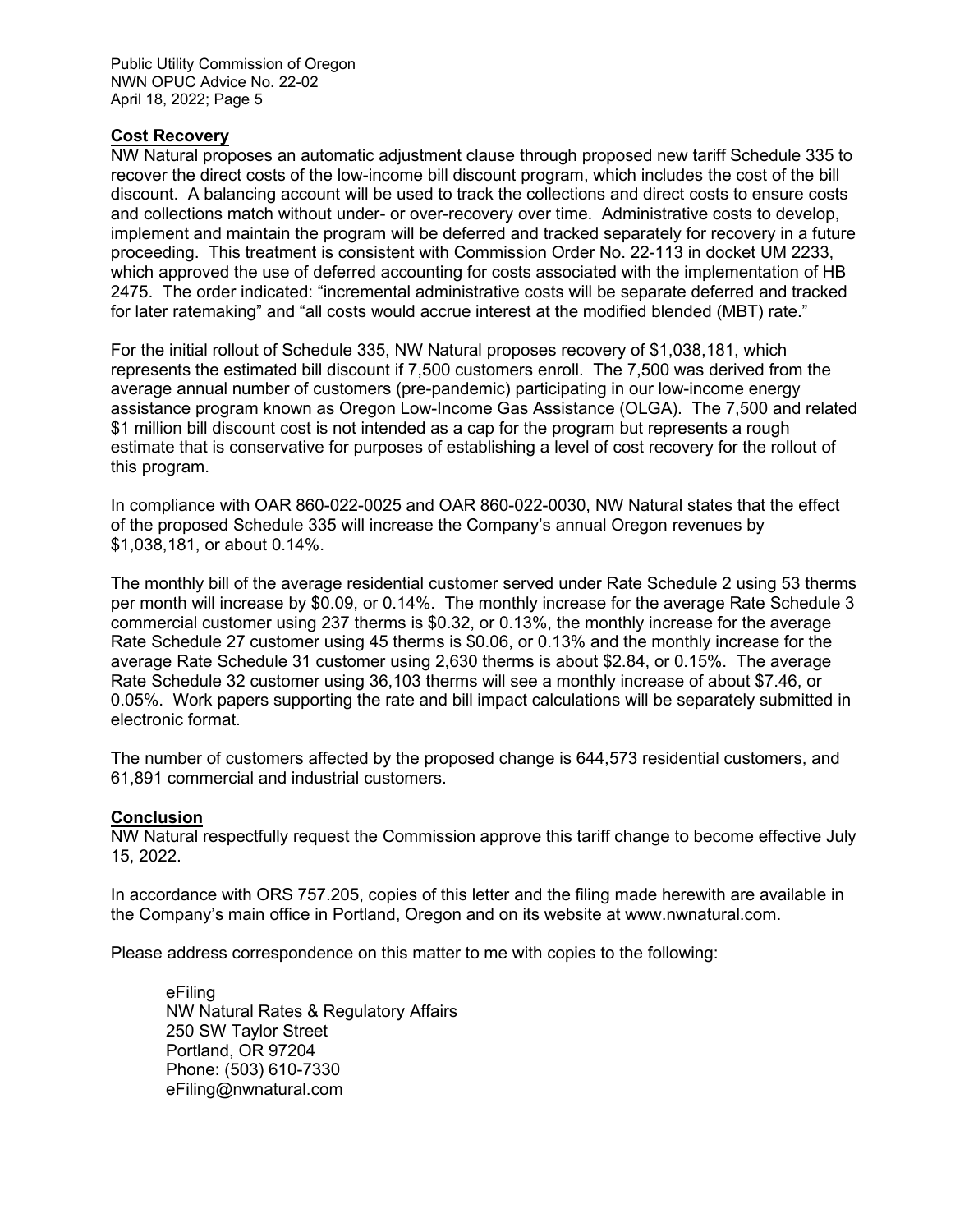Public Utility Commission of Oregon NWN OPUC Advice No. 22-02 April 18, 2022; Page 6

Respectfully submitted,

*/s/ Natasha Siores*

Natasha Siores Manager, Regulatory Affairs NW Natural 250 SW Taylor Street Portland, OR 97204 (503) 610-7074 natasha.siores@nwnatural.com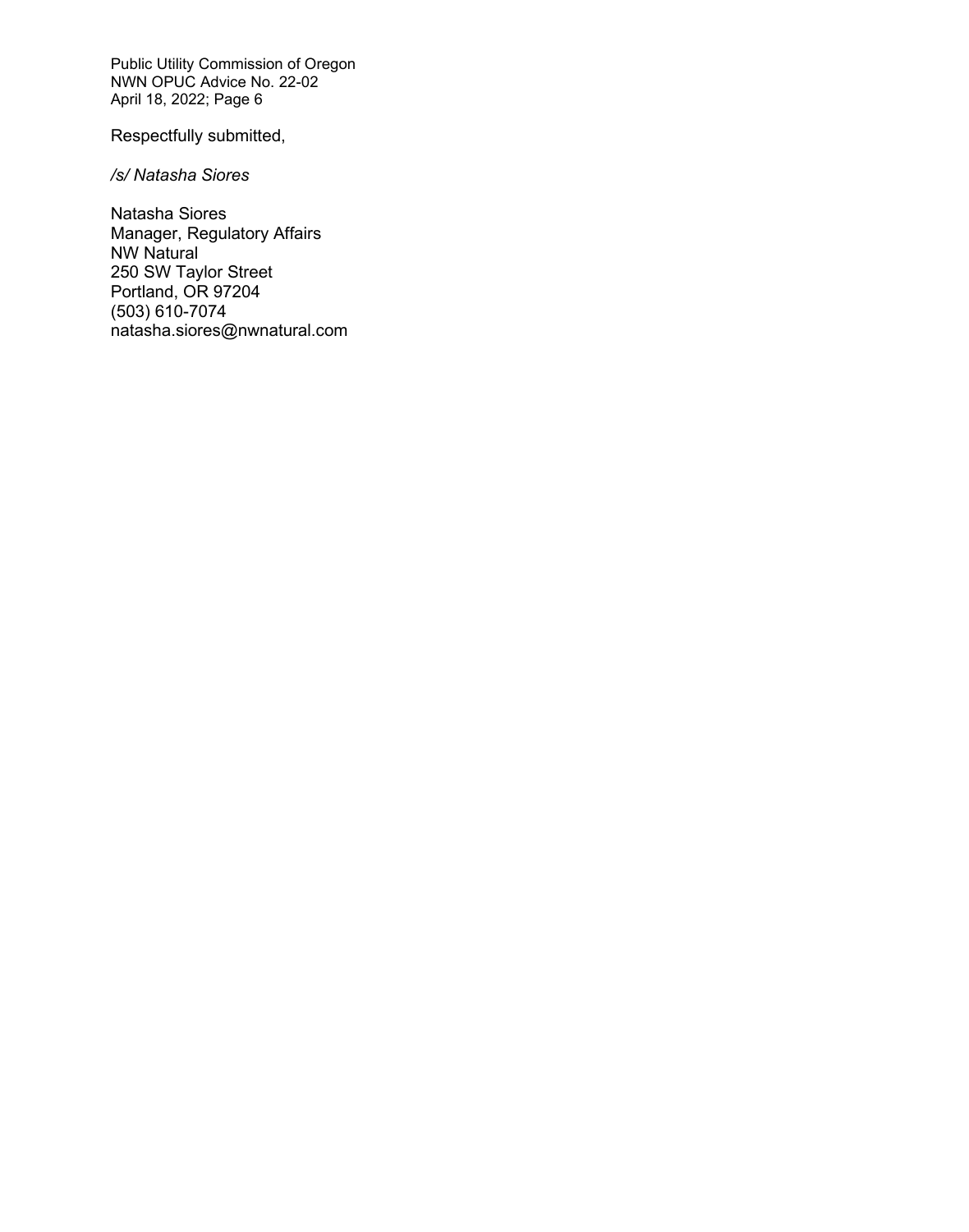# **SCHEDULE 330 RESIDENTIAL BILL ASSISTANCE PROGRAM – OPTIONAL FOR QUALIFYING CUSTOMERS**

#### **PURPOSE:**

The purpose of this schedule is to implement an optional bill assistance program for income-qualifying residential customers.

#### **APPLICABLE:**

To all income-qualified Residential Customers taking service under Rate Schedule 2 of this Tariff. Income-qualified is defined as Customers with gross household income at or below 60% of Oregon State Median Income (SMI), adjusted for household size. For customers in single-person households, eligibility is extended to those with gross household incomes the greater of 60% SMI or full-time wages at Oregon minimum wage rates for Portland Metro area.

This program will begin on November 1, 2022.

#### **BILL DISCOUNT:**

Participating income-qualified Customers will receive the following credit on their monthly bill:

|            | Income<br>Qualifying | <b>Bill Discount</b><br>Percentage |
|------------|----------------------|------------------------------------|
| Tier 1     | 0-30% SMI            | 25%                                |
| Tier 2     | 31%-45% SMI          | <b>20%</b>                         |
| Tier $3^*$ | 46%-60% SMI          | 15%                                |

\* For customers in single-person housholds, Tier 3 eligibility is extended to those with gross household income that is the greater of 60% SMI or full-time wages at Oregon minimum wage rates for Portland Metro area.

#### **SPECIAL CONDITIONS:**

- 1. An Applicant for this bill assistance program must be the account holder and is required to provide an application that includes a self-declaration of household size and income. Household size reflects all permanent residents in the home, including adults and children. Qualifying income refers to total gross annual income, both taxable and nontaxable, from all sources for all persons in the applicant's household.
- 2. Renewal of a Customer's enrollment is required every two years. It is the customer's responsibility to notify the Company if there is a change in income qualification status.
- 3. NW Natural may also auto-enroll eligible customers that have received energy assistance with a Tier 3 bill discount. Auto-enrolled customers may provide additional information to qualify for higher tier discounts and must re-enroll every two years.
- 4. All applications are subject to post-enrollment verification audit sampling, which may require a showing of proof of household size and income. Bill discounts will be suspended for Customers found to be ineligible or non-responsive during post-enrollment audits and customers may be rebilled for periods of ineligibility. Customers may re-apply for this program upon providing verification of eligibility.
- 5. Customers are only eligible to receive bill credits under this rate schedule at one residential location at any one time and only for new charges billed after enrollment or re-enrollment.

(continue to Sheet 330-2)

Issued April 18, 2022 Effective with service on NWN OPUC Advice No. 22-02 **and after July 15, 2022** 

(N)

(N)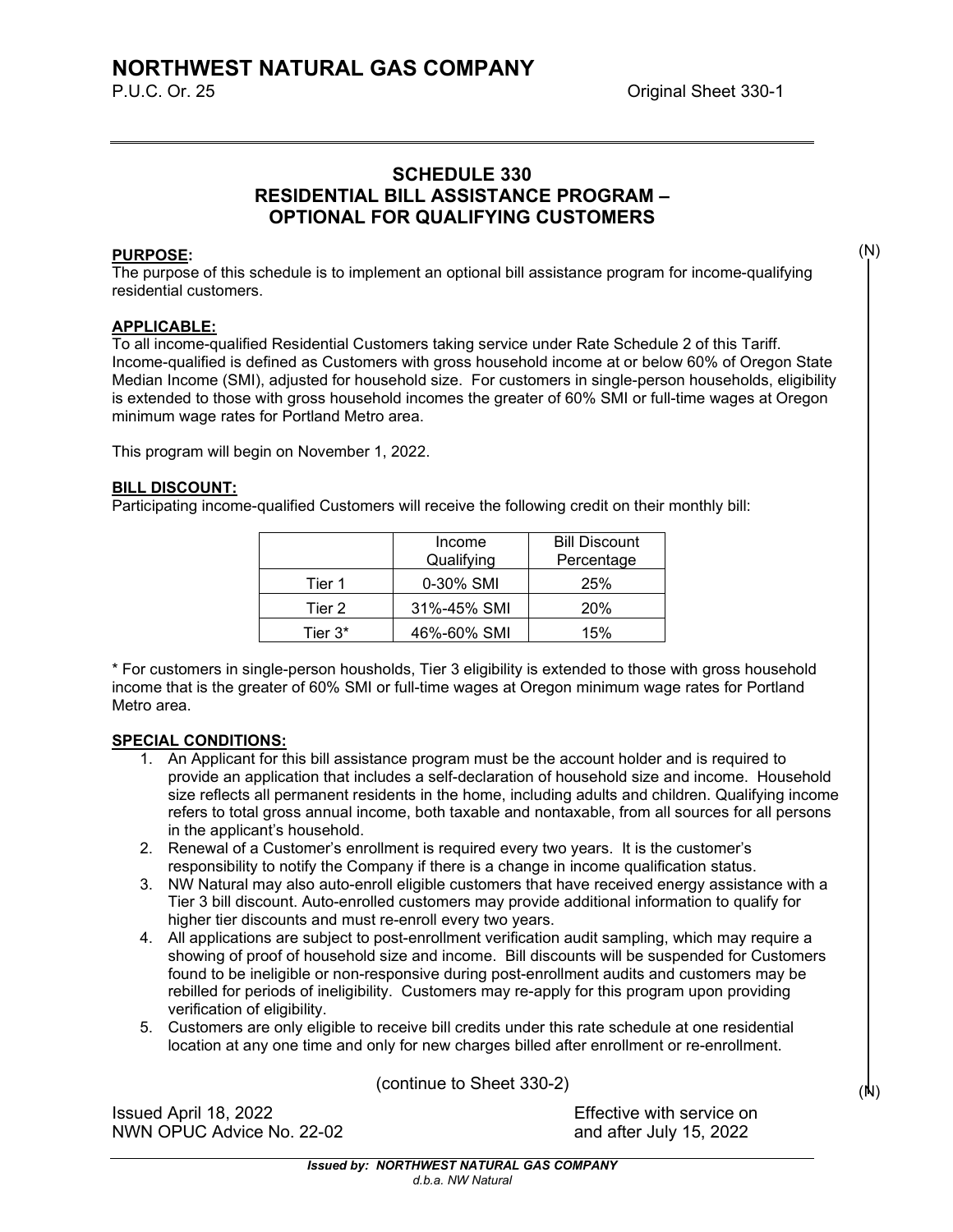# **SCHEDULE 330 RESIDENTIAL BILL ASSISTANCE PROGRAM – OPTIONAL FOR QUALIFYING CUSTOMERS**

# **GENERAL TERMS:**

This Schedule is governed by its terms, the General Rules and Regulations contained in this Tariff, any other Schedules that by their terms or by the terms of this Schedule apply to service under this Schedule, and by all rules and regulations prescribed by regulatory authorities, as amended from time to time.

(N)

(N)

Issued April 18, 2022 Effective with service on NWN OPUC Advice No. 22-02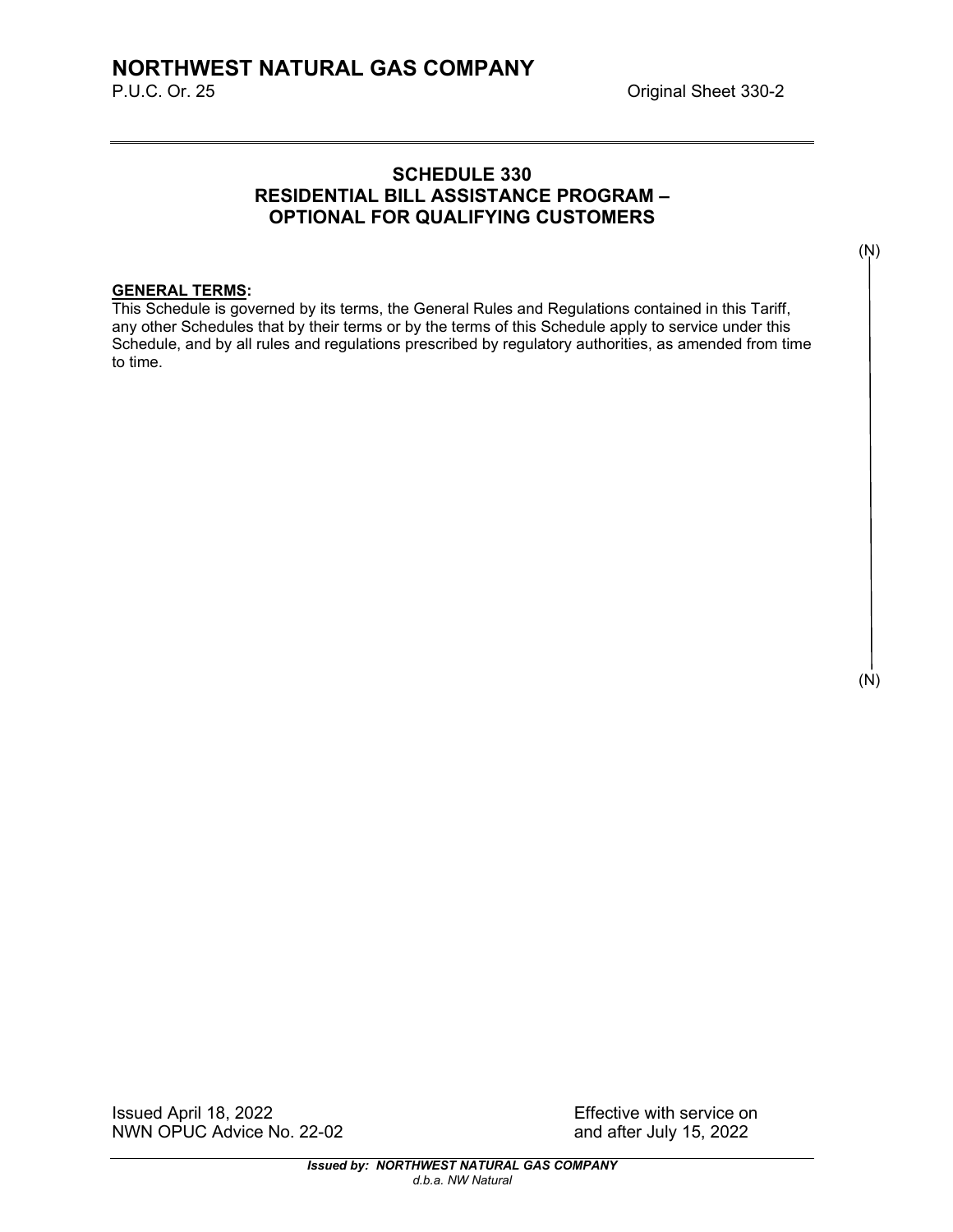# **SCHEDULE 335 BILL ASSISTANCE PROGRAM COST RECOVERY**

#### **PURPOSE:**

This Schedule recovers the costs of the Company's Low-Income Bill Discount Program offered under **Schedule 330** "Residential Low-Income Bill Discount Program". This Adjustment Schedule is implemented as an automatic adjustment clause as provided for under ORS 757.210.

#### **APPLICABILITY:**

This Schedule applies to all bills of customers taking service on the rate schedules listed below:

**Application to Rates**: Effective: **November 1, 2022**

A charge will be assessed on each bill for the applicable Rate Schedules:

| <b>Rate Schedule</b> | <b>Charge per Bill</b> |
|----------------------|------------------------|
|                      | \$0.09                 |
|                      | \$0.32                 |
| 27                   | \$0.06                 |
| 31                   | \$2.84                 |
| 32                   | \$7.46                 |

#### **GENERAL TERMS:**

Service under this Schedule is governed by the terms of this Schedule, the General Rules and Regulations contained in this, any other schedules that by their terms or by the terms of this Schedule apply to service under this Schedule, and by all rules and regulations prescribed by regulatory authorities, as amended from time to time.

(N)

Issued April 18, 2022 Effective with service on NWN OPUC Advice No. 22-02 and after July 15, 2022